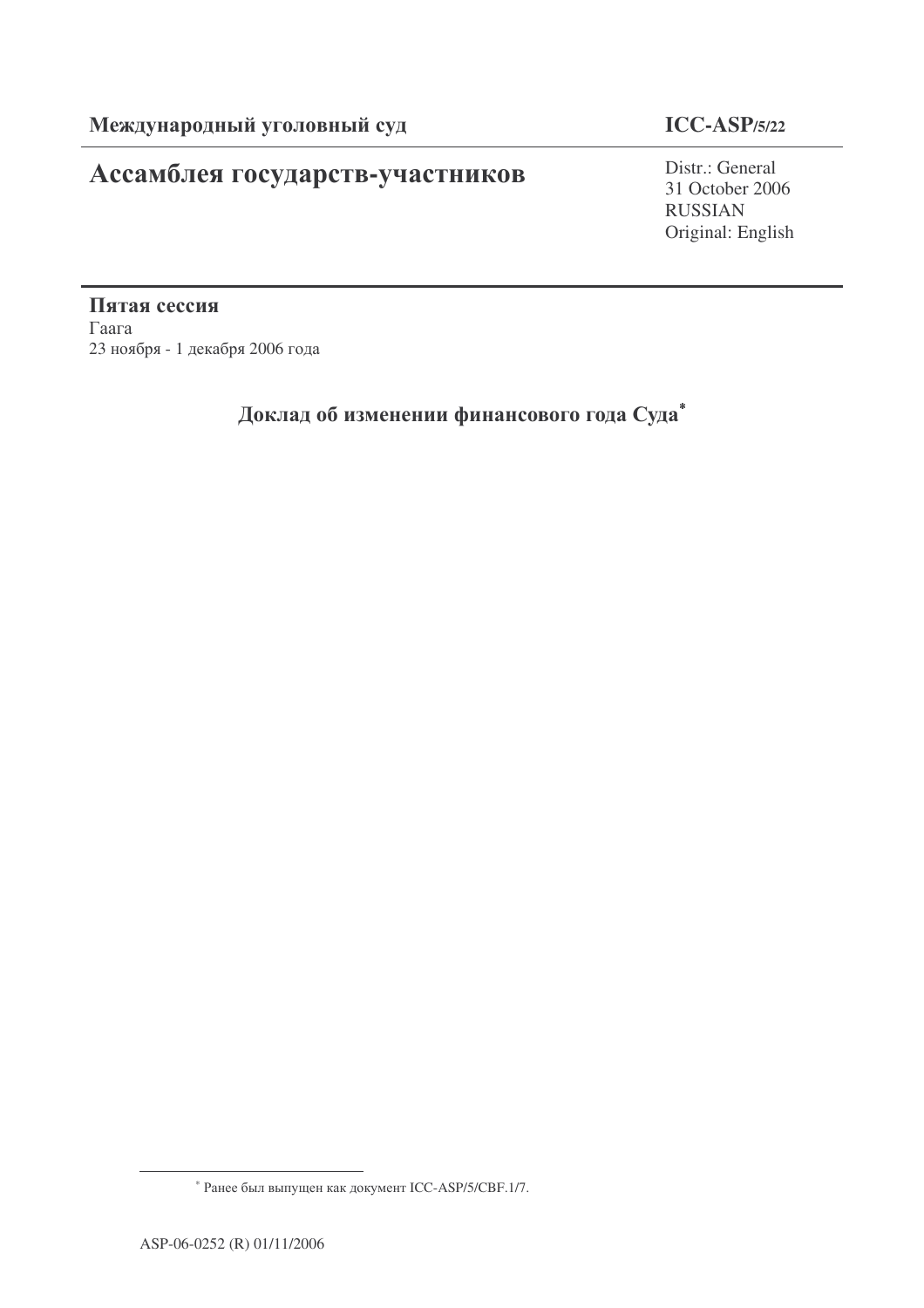#### L. Введение

 $1<sub>1</sub>$ В настоящее время финансовый год Международного уголовного суда («Суд») совпадает с календарным годом, т.е. закрытие финансовых операций и соответствующего бюджета с подведением годовых балансов, сведением воедино данных и открытием новых периодов происходит в декабре. Отчетность о результатах на конец года и финансовые ведомости готовятся до апреля следующего года. Финансовые, бюджетные и контрольные процедуры и операции разрабатываются в соответствии с требованиями в отношении отчетности действующего финансового года. Согласно просьбе Ассамблеи государств-участников (ICC-ASP/4/Res.4, пункт 39) в настоящем локлале лается анализ послелствий изменения нынешнего финансового года.

#### II. Последствия для организации

 $2.$ Изменение сроков финансового года обойдется государствам-членам примерно в 546 515 евро. Изменения будут иметь серьезные административные последствия для организации и ее соответствующих услуг и будут означать, что отчетность должна будет отражать измененные даты в двух финансовых периодах. Согласно финансовому положению 4.5, ассигнования могут использоваться в течение 12 месяцев после окончания финансового периода, к которому эти ассигнования относятся. Это означает, что срок использования ассигнований будет иным (либо 6, либо 18 месяцев) в течение первого финансового периода после внесения изменений. Это отразится на процессах SAP в отношении обязательств, поскольку они привязаны к финансовому периоду. Ниже рассматриваются и другие последствия.

 $\overline{3}$ . Последствия для взносов: изменение финансового периода будет идти вразрез с бюджетными циклами некоторых государств-участников, что может привести к серьезным задержкам с получением взносов ввиду того факта, что государстваучастники будут не в состоянии учесть утвержденный бюджет Суда в своих собственных бюджетах. Повышение темпов работы Суда означает также увеличение средних расходов. Задержки с получением взносов пагубно отразятся на движении денежных средств и, следовательно, окажут негативное воздействие на операции.

 $\overline{4}$ . Последствия для Финансовых положений: несколько финансовых правил и положений придется изменить, с тем чтобы отразить изменение финансового периода, включая расчет задолженности государств-участников, расчет излишка наличных средств и предоставление финансовых ведомостей Внешнему аудитору.

 $5<sub>1</sub>$ Последствия для финансовых ведомостей и внешнего аудита: финансовые ведомости за новый финансовый период будут несопоставимы с предыдущим финансовым периодом на протяжении трех финансовых периодов подряд. Это может негативно отразиться на аудиторских заключениях по трем финансовым ведомостям подряд.

Практические последствия: изменение финансового периода на июль-июнь  $6<sub>1</sub>$ будет означать, что закрытие счетов и подготовка финансовых ведомостей будут приходиться во время летних отпусков сотрудников. Это означает, что во время одного из наиболее важных и наиболее загруженных циклов работы финансовой секции основные сотрудники будут отсутствовать.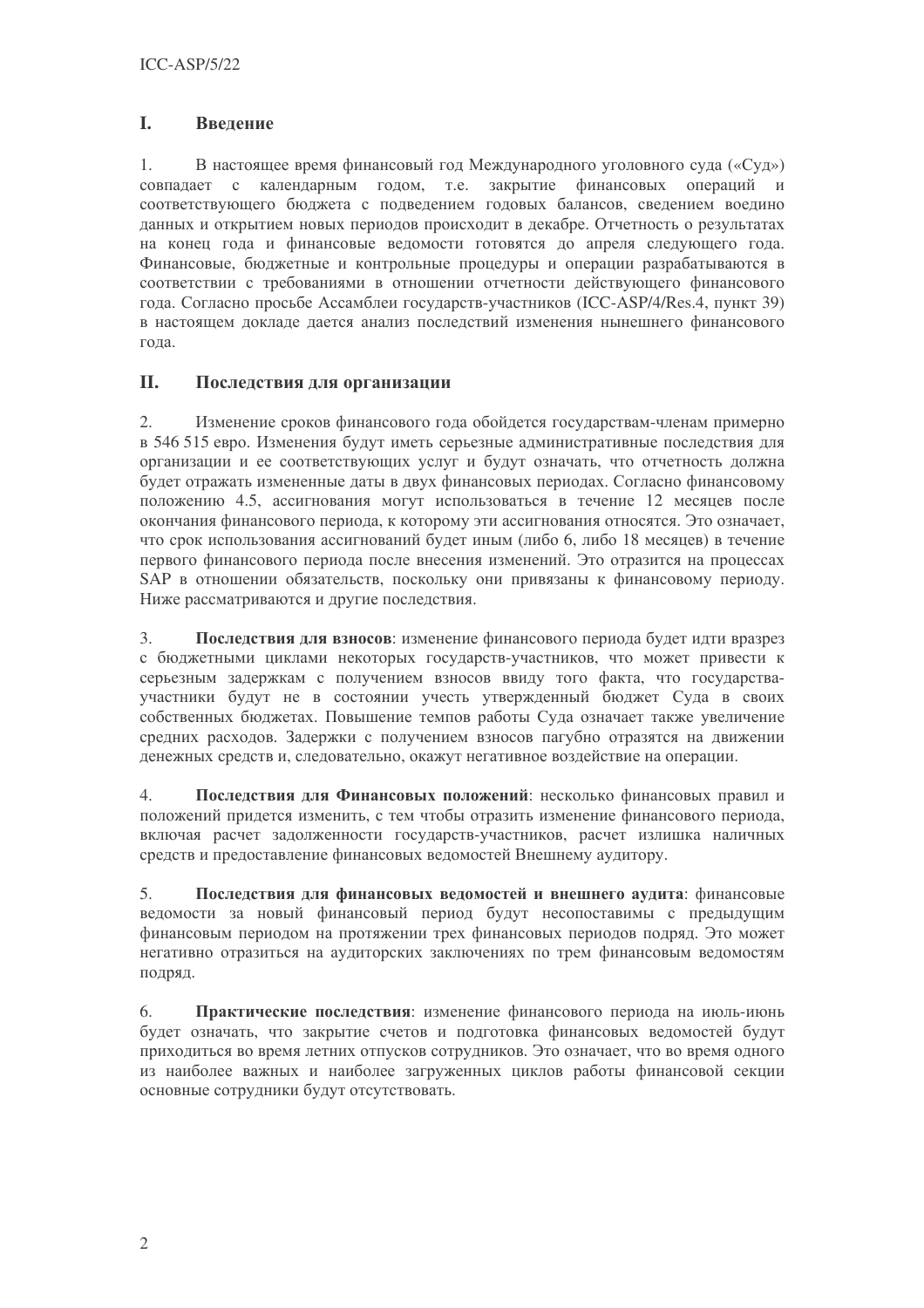7. Последствия для процесса закупок: во время летних отпусков у многих ключевых поставщиков остается минимум сотрудников. Большая доля закупок Суда приходится на контракты, связанные с эксплуатацией, которые совпадают с финансовым годом. Это будет означать, что в выполнении ключевых контрактов могут возникнуть задержки, вызванные сокращением численности сотрудников как в Суде, так и у поставщиков.

8. Система SAP позволяет работать с различными схемами финансового года в государственном и частном секторах. Ввиду организационного динамизма, особенно в частном секторе, зачастую вызванного реорганизацией предпринимательской деятельности, слияниями и т.д., в рамках SAP был разработан ряд процедур для системы реструктуризации в зависимости от сроков окончания года, которые получили название «короткого года» и которые позволяют (коммерческим) организациям динамично перестраивать свою работу с учетом сроков финансового года. Система «короткого года» применяется как стандартизированный набор процедур/мер по изменению конфигурации, используемых для выполнения этих функций.

## Требования

Ниже излагаются требования, связанные с применением процедуры «короткого года»:

- анализ воздействия на рабочие процессы:
	- основные данные в соответствующих административных областях  $\bullet$ (финансы, бюджет, контроль, активы и т.д.). Бухгалтерские книги (главные бухгалтерские книги и субаналитические бухгалтерские книги) необходимо будет реструктурировать ввиду связи между конфигурацией и конечным сроком/годом;
	- масштабы изменений в категориях ланных по операциям:
	- масштабы изменений в области функциональных процессов необходимо будет перестроить часть системы формирования рабочего процесса в соответствующих областях;
- сводные финансовые данные в финансовом году, в течение которого должны быть  $\mathbb{R}^{\mathbb{Z}^2}$ произведены изменения;
- действия, связанные с конфигурацией системы и выполняемые консультантами;  $\overline{\phantom{a}}$
- изменения в отчетности за финансовый год, осуществляемые консультантами;
- профессиональная подготовка к использованию новой системы;  $\overline{a}$
- опробование вплоть до внедрения в производственный процесс;
- переходный период: параллельное использование двух систем финансовой отчетности.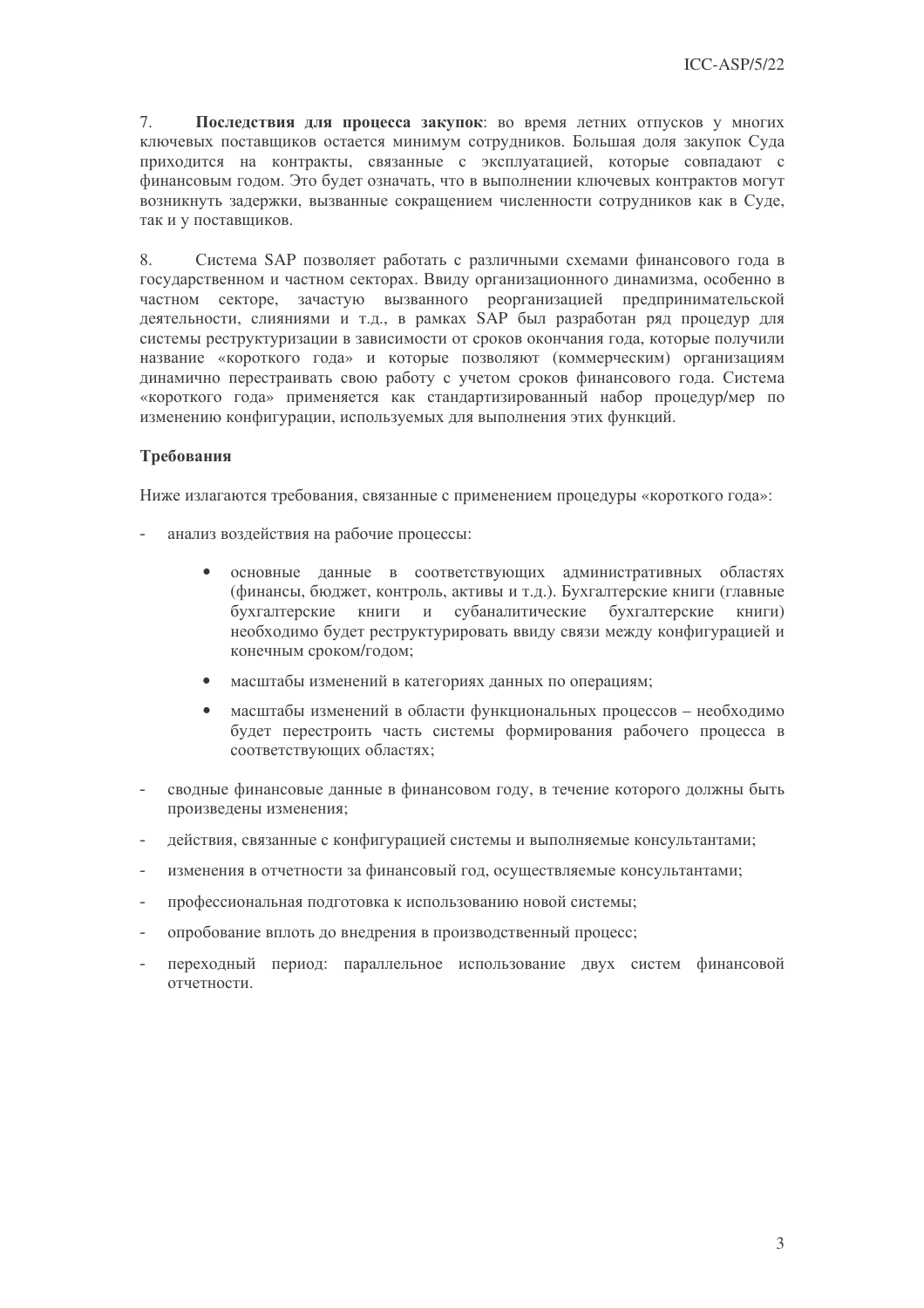### Разбивка расходов

| Деятельность                   | Количество дней работы<br>консультантов<br>(финансы/бюджет и<br>контроль) | Общая сумма в<br>e <sub>Bpo</sub> |
|--------------------------------|---------------------------------------------------------------------------|-----------------------------------|
| Действия, связанные с анализом | 120                                                                       | 150 000,00                        |
| и конфигурацией системы        |                                                                           |                                   |
| (стандартизированные)          |                                                                           |                                   |
| Изменения в отчетности за      | 30                                                                        | 37 500,00                         |
| финансовый год                 |                                                                           |                                   |
| Передача знаний                | 30                                                                        | 37 500,00                         |
| Документация (формирование     | 15                                                                        | 18 750,00                         |
| рабочих процессов, система,    |                                                                           |                                   |
| конечный пользователь)         |                                                                           |                                   |
| Итого                          | 195                                                                       | 243 750,00                        |

Средняя стоимость одного дня работы консультанта составляет 1 250,00 евро.

9. Помимо этих прямых расходов необходимо учитывать и внутренние расходы, связанные с участием сотрудников по финансовым и бюджетным вопросам в осуществлении этих изменений, поскольку важнейшим фактором успеха является наличие внутренних ресурсов. Так как высвободить ресурсы для выполнения этой задачи за счет собственного персонала Суда не удастся, нам придется передать ее на внешний подряд. По нашим оценкам, 50% вышеуказанных ресурсов потребуется для проверки системы менее квалифицированными консультантами вплоть до ее рабочего использования и в связи с увеличением рабочей нагрузки Суда после ее внедрения.

| Поддержка, осуществляемая за   | 243 750,00 / 2 | 121 875,00 |
|--------------------------------|----------------|------------|
| счет внешнего подряда (в евро) |                |            |

 $10.$ После внутреннего анализа секций Отдела общего административного обслуживания, затронутых этими изменениями, стало ясно, что им потребуется дополнительная расширенная поддержка для осваивания результатов описанных выше изменений как во время действия контрактов консультантов, так и после истечения их срока.

| Секция             | Дополнительная                | Общая сумма |
|--------------------|-------------------------------|-------------|
|                    | поддержка                     | в евро      |
| Финансы            | 12 месяцев ОО-ПР <sup>1</sup> | 60 300      |
| Людские ресурсы    | 12 месяцев ОО-ПР              | 60 300      |
| Оформление поездок | 3 месяца ОО-ПР                | 15 070      |
| Бюджет и контроль  | 6 месяцев ОО-ПР               | 30 150      |
| Закупки            | 3 месяца ОО-ПР                | 15 070      |
| Всего              |                               | 180 890     |

<sup>&</sup>lt;sup>1</sup> ОО-ПР - общее обслуживание - прочие разряды.